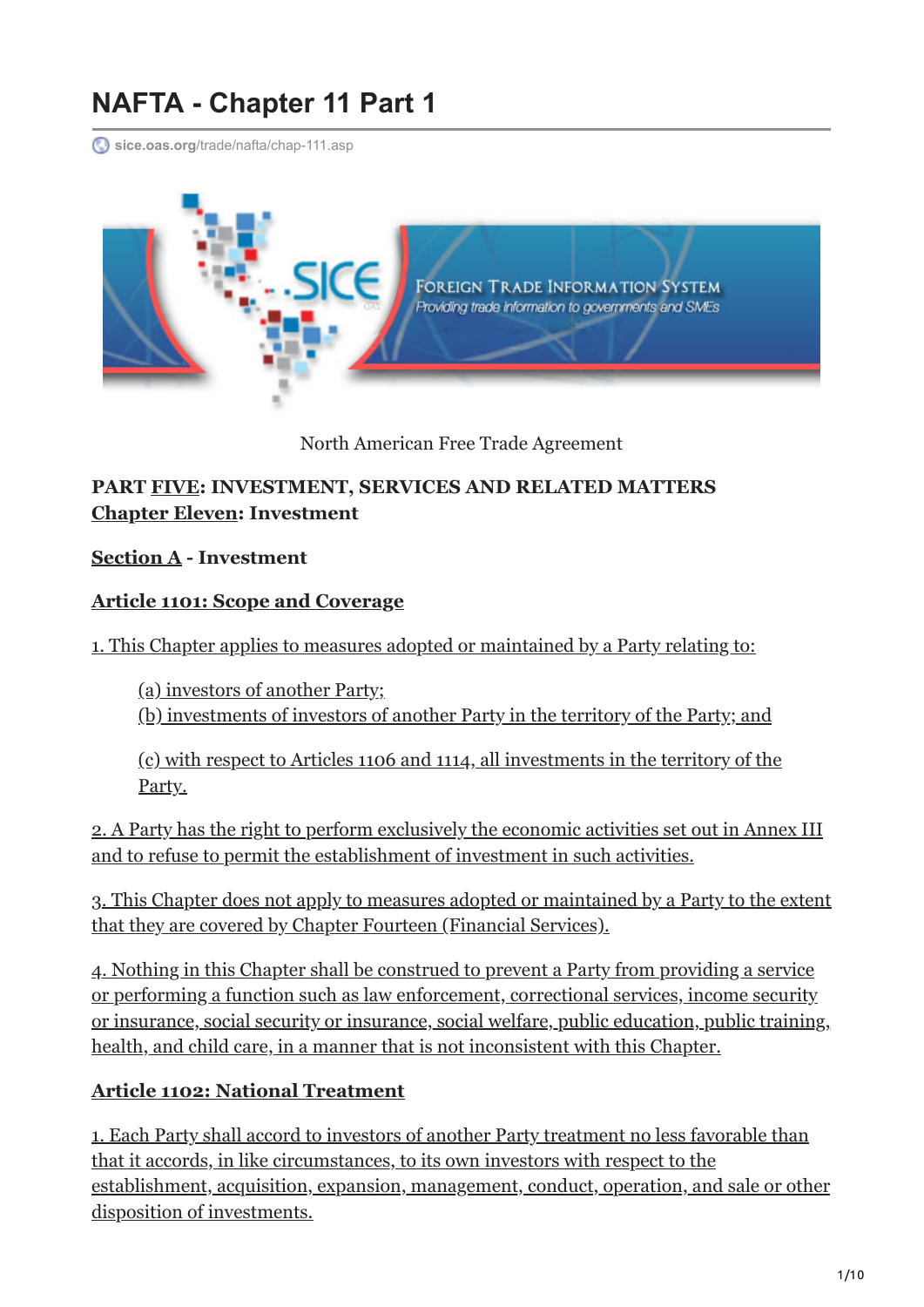2. Each Party shall accord to investments of investors of another Party treatment no less favorable than that it accords, in like circumstances, to investments of its own investors with respect to the establishment, acquisition, expansion, management, conduct, operation, and sale or other disposition of investments.

3. The treatment accorded by a Party under paragraphs 1 and 2 means, with respect to a state or province, treatment no less favorable than the most favorable treatment accorded, in like circumstances, by that state or province to investors, and to investments of investors, of the Party of which it forms a part.

4. For greater certainty, no Party may:

(a) impose on an investor of another Party a requirement that a minimum level of equity in an enterprise in the territory of the Party be held by its nationals, other than nominal qualifying shares for directors or incorporators of corporations; or (b) require an investor of another Party, by reason of its nationality, to sell or otherwise dispose of an investment in the territory of the Party.

# **Article 1103: Most-Favored-Nation Treatment**

1. Each Party shall accord to investors of another Party treatment no less favorable than that it accords, in like circumstances, to investors of any other Party or of a non-Party with respect to the establishment, acquisition, expansion, management, conduct, operation, and sale or other disposition of investments.

2. Each Party shall accord to investments of investors of another Party treatment no less favorable than that it accords, in like circumstances, to investments of investors of any other Party or of a non-Party with respect to the establishment, acquisition, expansion, management, conduct, operation, and sale or other disposition of investments.

## **Article 1104: Standard of Treatment**

Each Party shall accord to investors of another Party and to investments of investors of another Party the better of the treatment required by Articles 1102 and 1103.

## **Article 1105: Minimum Standard of Treatment**

1. Each Party shall accord to investments of investors of another Party treatment in accordance with international law, including fair and equitable treatment and full protection and security.

2. Without prejudice to paragraph 1 and notwithstanding Article 1108(7)(b), each Party shall accord to investors of another Party, and to investments of investors of another Party, non-discriminatory treatment with respect to measures it adopts or maintains relating to losses suffered by investments in its territory owing to armed conflict or civil strife.

3. Paragraph 2 does not apply to existing measures relating to subsidies or grants that would be inconsistent with Article 1102 but for Article 1108(7)(b).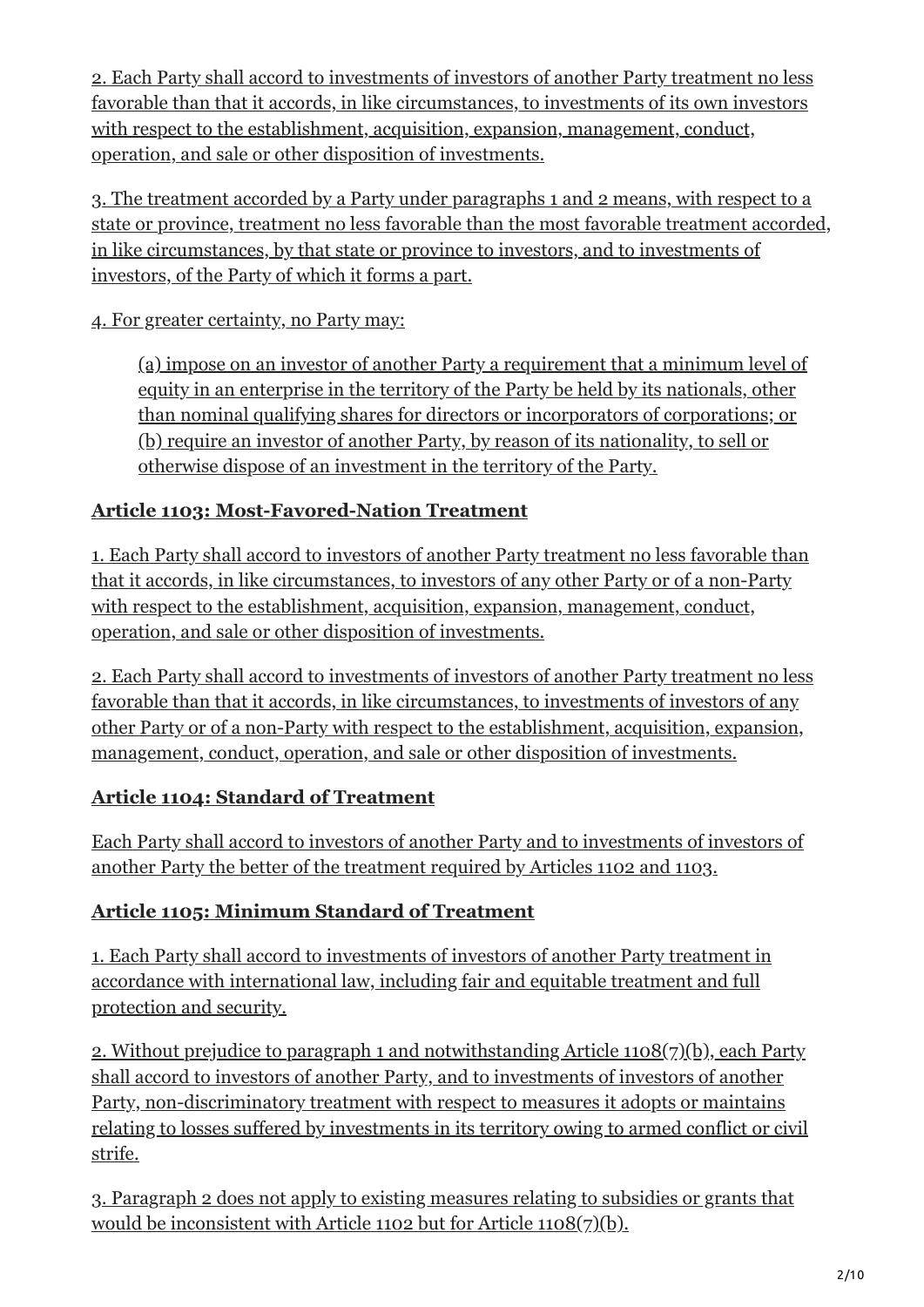### **Article 1106: Performance Requirements**

1. No Party may impose or enforce any of the following requirements, or enforce any commitment or undertaking, in connection with the establishment, acquisition, expansion, management, conduct or operation of an investment of an investor of a Party or of a non-Party in its territory:

(a) to export a given level or percentage of goods or services; (b) to achieve a given level or percentage of domestic content;

(c) to purchase, use or accord a preference to goods produced or services provided in its territory, or to purchase goods or services from persons in its territory;

(d) to relate in any way the volume or value of imports to the volume or value of exports or to the amount of foreign exchange inflows associated with such investment;

(e) to restrict sales of goods or services in its territory that such investment produces or provides by relating such sales in any way to the volume or value of its exports or foreign exchange earnings;

(f) to transfer technology, a production process or other proprietary knowledge to a person in its territory, except when the requirement is imposed or the commitment or undertaking is enforced by a court, administrative tribunal or competition authority to remedy an alleged violation of competition laws or to act in a manner not inconsistent with other provisions of this Agreement; or

(g) to act as the exclusive supplier of the goods it produces or services it provides to a specific region or world market.

2. A measure that requires an investment to use a technology to meet generally applicable health, safety or environmental requirements shall not be construed to be inconsistent with paragraph 1(f). For greater certainty, Articles 1102 and 1103 apply to the measure.

3. No Party may condition the receipt or continued receipt of an advantage, in connection with an investment in its territory of an investor of a Party or of a non-Party, on compliance with any of the following requirements:

(a) to achieve a given level or percentage of domestic content; (b) to purchase, use or accord a preference to goods produced in its territory, or to purchase goods from producers in its territory;

(c) to relate in any way the volume or value of imports to the volume or value of exports or to the amount of foreign exchange inflows associated with such investment; or

(d) to restrict sales of goods or services in its territory that such investment produces or provides by relating such sales in any way to the volume or value of its exports or foreign exchange earnings.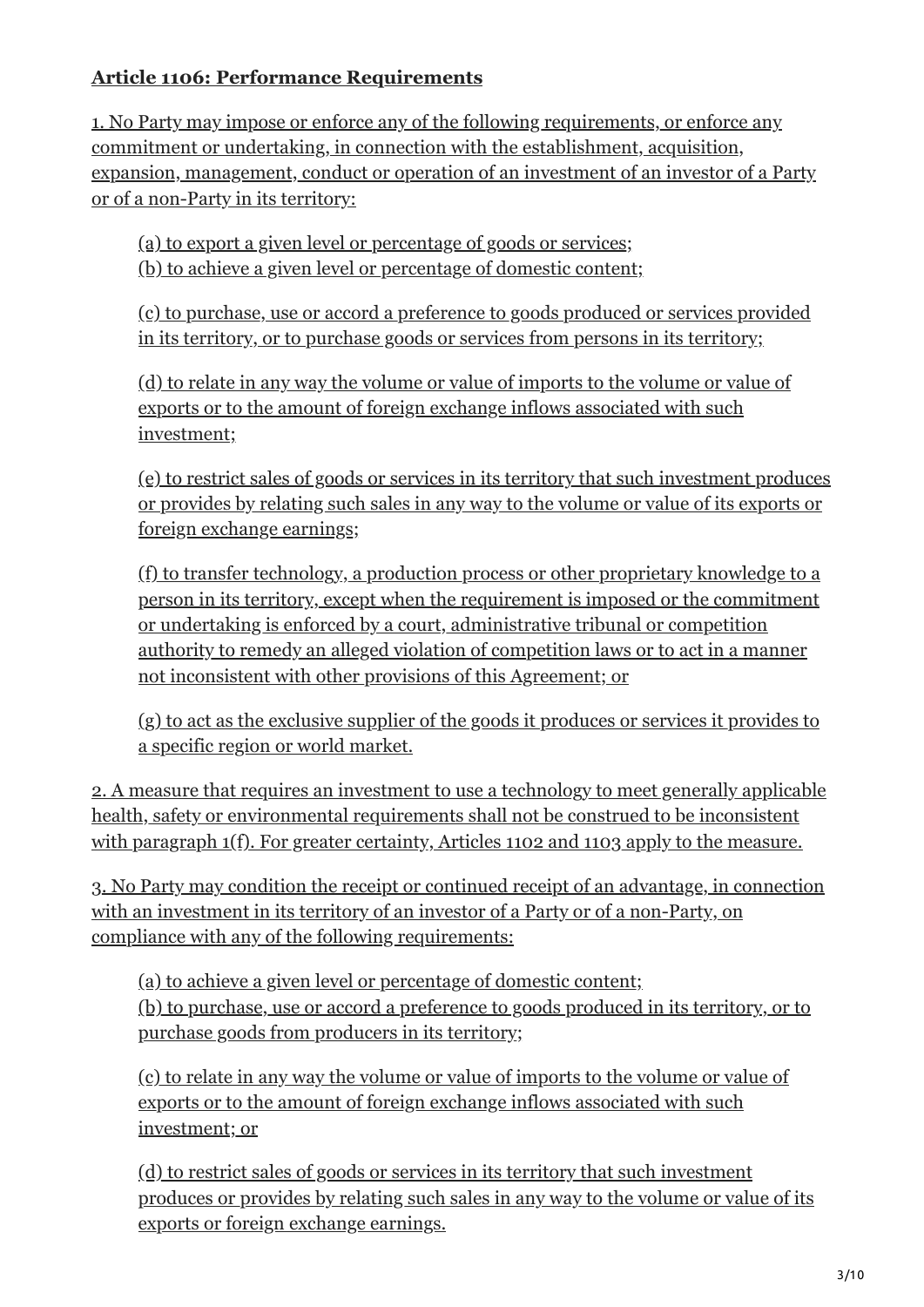4. Nothing in paragraph 3 shall be construed to prevent a Party from conditioning the receipt or continued receipt of an advantage, in connection with an investment in its territory of an investor of a Party or of a non-Party, on compliance with a requirement to locate production, provide a service, train or employ workers, construct or expand particular facilities, or carry out research and development, in its territory.

5. Paragraphs 1 and 3 do not apply to any requirement other than the requirements set out in those paragraphs.

6. Provided that such measures are not applied in an arbitrary or unjustifiable manner, or do not constitute a disguised restriction on international trade or investment, nothing in paragraph  $1(b)$  or  $(c)$  or  $3(a)$  or  $(b)$  shall be construed to prevent any Party from adopting or maintaining measures, including environmental measures:

(a) necessary to secure compliance with laws and regulations that are not inconsistent with the provisions of this Agreement; (b) necessary to protect human, animal or plant life or health; or

(c) necessary for the conservation of living or non-living exhaustible natural resources.

## **Article 1107: Senior Management and Boards of Directors**

1. No Party may require that an enterprise of that Party that is an investment of an investor of another Party appoint to senior management positions individuals of any particular nationality.

2. A Party may require that a majority of the board of directors, or any committee thereof, of an enterprise of that Party that is an investment of an investor of another Party, be of a particular nationality, or resident in the territory of the Party, provided that the requirement does not materially impair the ability of the investor to exercise control over its investment.

## **Article 1108: Reservations and Exceptions**

1. Articles 1102, 1103, 1106 and 1107 do not apply to:

(a) any existing non-conforming measure that is maintained by

(i) a Party at the federal level, as set out in its Schedule to Annex I or III, (ii) a state or province, for two years after the date of entry into force of this Agreement, and thereafter as set out by a Party in its Schedule to Annex I in accordance with paragraph 2, or

(iii) a local government;

(b) the continuation or prompt renewal of any non-conforming measure referred to in subparagraph (a); or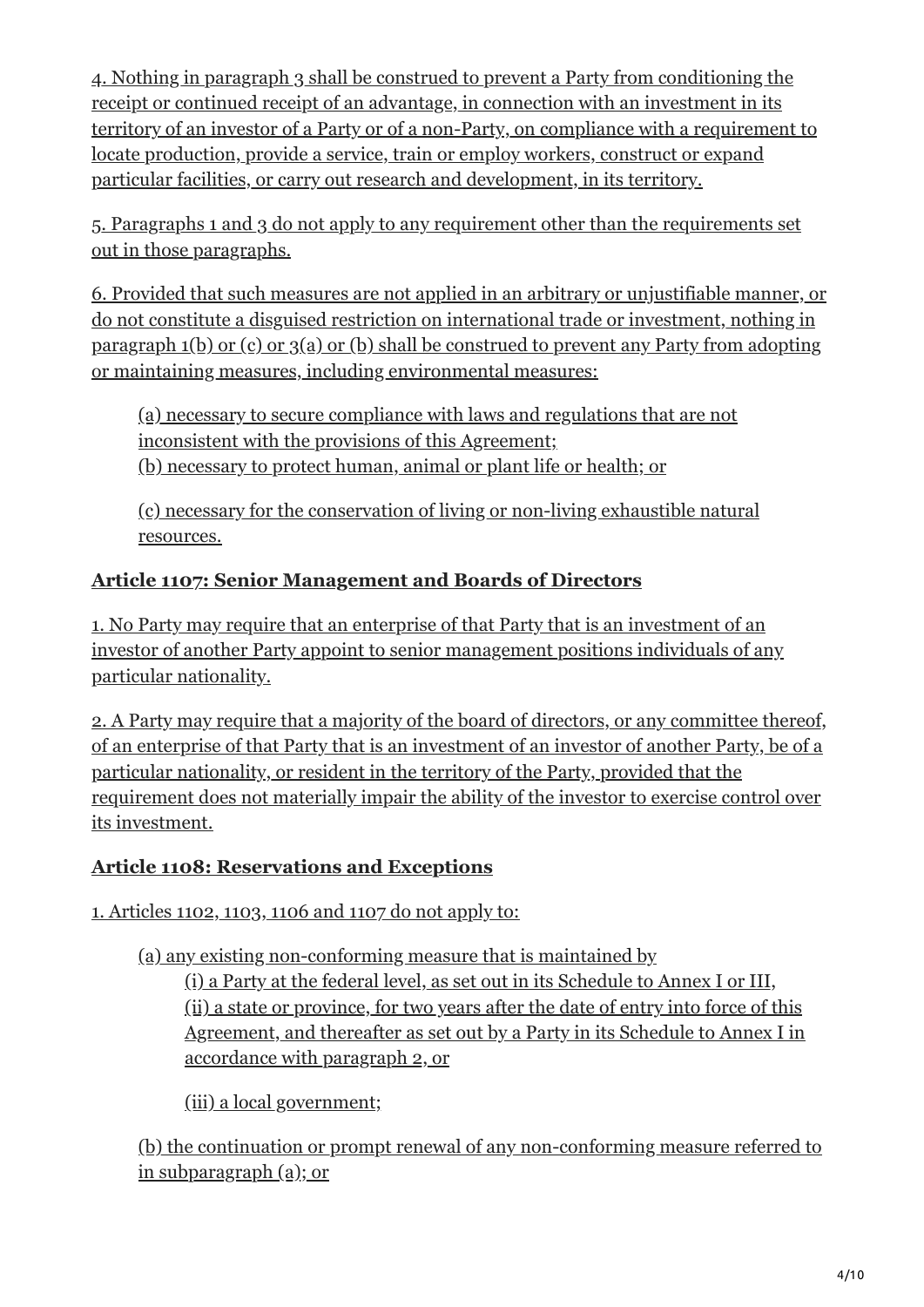(c) an amendment to any non-conforming measure referred to in subparagraph (a) to the extent that the amendment does not decrease the conformity of the measure, as it existed immediately before the amendment, with Articles 1102, 1103, 1106 and 1107.

2. Each Party may set out in its Schedule to Annex I, within two years of the date of entry into force of this Agreement, any existing nonconforming measure maintained by a state or province, not including a local government.

3. Articles 1102, 1103, 1106 and 1107 do not apply to any measure that a Party adopts or maintains with respect to sectors, subsectors or activities, as set out in its Schedule to Annex II.

4. No Party may, under any measure adopted after the date of entry into force of this Agreement and covered by its Schedule to Annex II, require an investor of another Party, by reason of its nationality, to sell or otherwise dispose of an investment existing at the time the measure becomes effective.

5. Articles 1102 and 1103 do not apply to any measure that is an exception to, or derogation from, the obligations under Article 1703 (Intellectual Property National Treatment) as specifically provided for in that Article.

6. Article 1103 does not apply to treatment accorded by a Party pursuant to agreements, or with respect to sectors, set out in its Schedule to Annex IV.

7. Articles 1102, 1103 and 1107 do not apply to:

(a) procurement by a Party or a state enterprise; or (b) subsidies or grants provided by a Party or a state enterprise, including government supported loans, guarantees and insurance.

8. The provisions of:

(a) Article 1106(1)(a), (b) and (c), and (3)(a) and (b) do not apply to qualification requirements for goods or services with respect to export promotion and foreign aid programs;

 $\underline{(b)}$  Article 1106(1)(b), (c), (f) and (g), and (3)(a) and (b) do not apply to procurement by a Party or a state enterprise; and

(c) Article 1106(3)(a) and (b) do not apply to requirements imposed by an importing Party relating to the content of goods necessary to qualify for preferential tariffs or preferential quotas.

## **Article 1109: Transfers**

1. Each Party shall permit all transfers relating to an investment of an investor of another Party in the territory of the Party to be made freely and without delay. Such transfers include: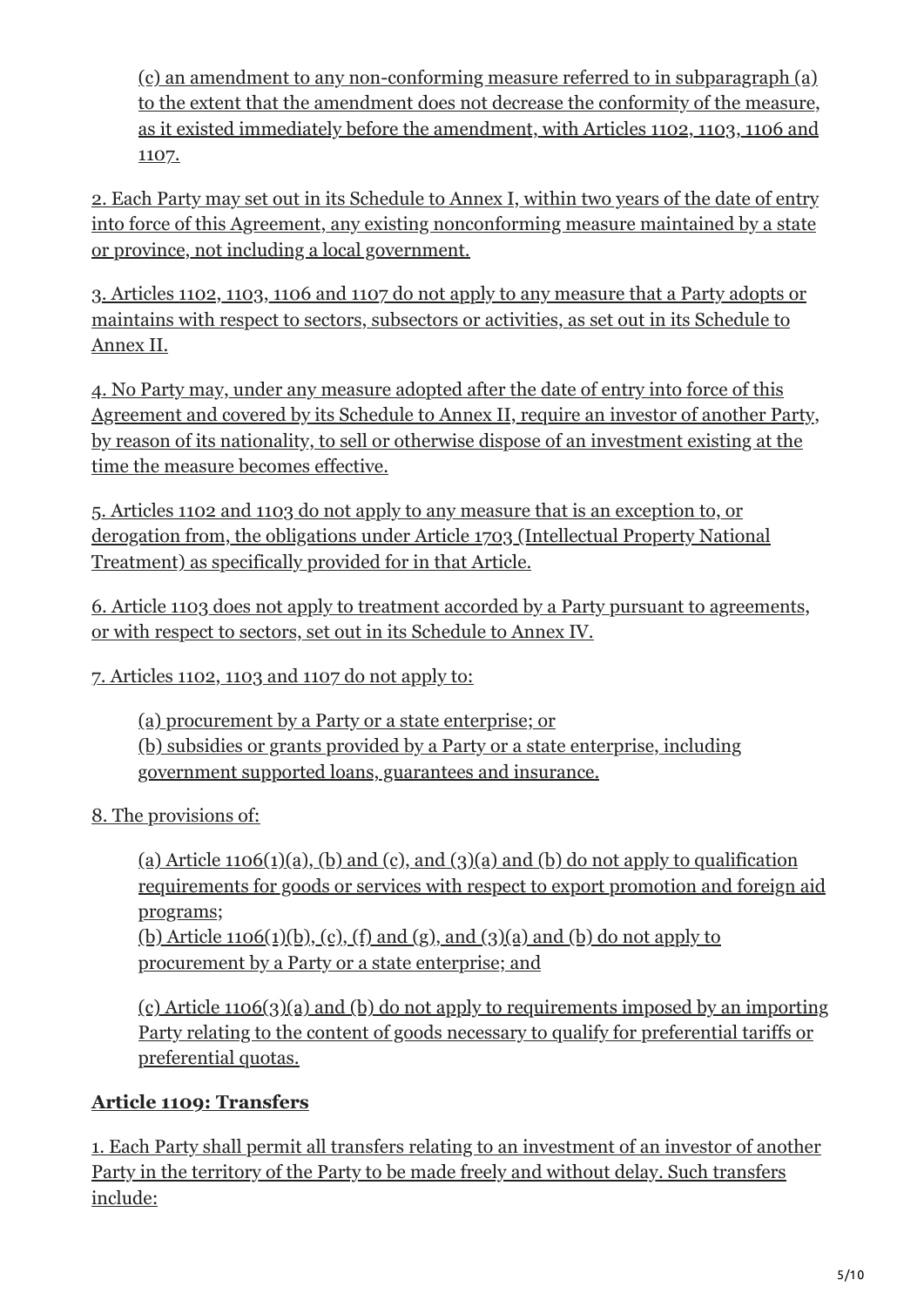(a) profits, dividends, interest, capital gains, royalty payments, management fees, technical assistance and other fees, returns in kind and other amounts derived from the investment;

(b) proceeds from the sale of all or any part of the investment or from the partial or complete liquidation of the investment;

(c) payments made under a contract entered into by the investor, or its investment, including payments made pursuant to a loan agreement;

(d) payments made pursuant to Article 1110; and

(e) payments arising under Section B.

2. Each Party shall permit transfers to be made in a freely usable currency at the market rate of exchange prevailing on the date of transfer with respect to spot transactions in the currency to be transferred.

3. No Party may require its investors to transfer, or penalize its investors that fail to transfer, the income, earnings, profits or other amounts derived from, or attributable to, investments in the territory of another Party.

4. Notwithstanding paragraphs 1 and 2, a Party may prevent a transfer through the equitable, non-discriminatory and good faith application of its laws relating to:

(a) bankruptcy, insolvency or the protection of the rights of creditors; (b) issuing, trading or dealing in securities;

(c) criminal or penal offenses;

(d) reports of transfers of currency or other monetary instruments; or

(e) ensuring the satisfaction of judgments in adjudicatory proceedings.

5. Paragraph 3 shall not be construed to prevent a Party from imposing any measure through the equitable, non-discriminatory and good faith application of its laws relating to the matters set out in subparagraphs (a) through (e) of paragraph 4.

6. Notwithstanding paragraph 1, a Party may restrict transfers of returns in kind in circumstances where it could otherwise restrict such transfers under this Agreement, including as set out in paragraph 4.

#### **Article 1110: Expropriation and Compensation**

1. No Party may directly or indirectly nationalize or expropriate an investment of an investor of another Party in its territory or take a measure tantamount to nationalization or expropriation of such an investment ("expropriation"), except:

(a) for a public purpose; (b) on a non-discriminatory basis;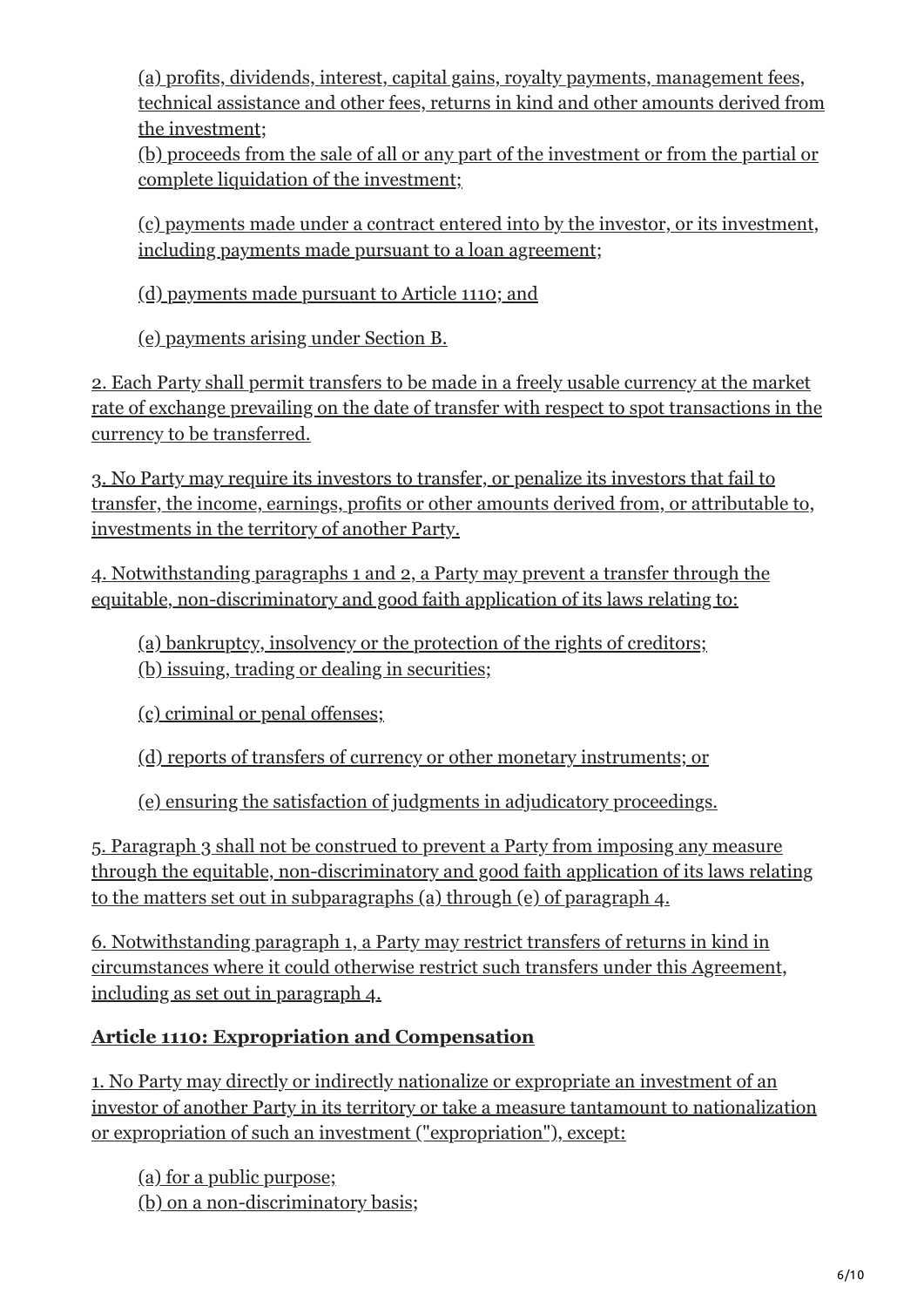### (c) in accordance with due process of law and Article 1105(1); and

(d) on payment of compensation in accordance with paragraphs 2 through 6.

2. Compensation shall be equivalent to the fair market value of the expropriated investment immediately before the expropriation took place ("date of expropriation"), and shall not reflect any change in value occurring because the intended expropriation had become known earlier. Valuation criteria shall include going concern value, asset value including declared tax value of tangible property, and other criteria, as appropriate, to determine fair market value.

3. Compensation shall be paid without delay and be fully realizable.

4. If payment is made in a G7 currency, compensation shall include interest at a commercially reasonable rate for that currency from the date of expropriation until the date of actual payment.

5. If a Party elects to pay in a currency other than a G7 currency, the amount paid on the date of payment, if converted into a G7 currency at the market rate of exchange prevailing on that date, shall be no less than if the amount of compensation owed on the date of expropriation had been converted into that G7 currency at the market rate of exchange prevailing on that date, and interest had accrued at a commercially reasonable rate for that G7 currency from the date of expropriation until the date of payment.

6. On payment, compensation shall be freely transferable as provided in Article 1109.

7. This Article does not apply to the issuance of compulsory licenses granted in relation to intellectual property rights, or to the revocation, limitation or creation of intellectual property rights, to the extent that such issuance, revocation, limitation or creation is consistent with Chapter Seventeen (Intellectual Property).

8. For purposes of this Article and for greater certainty, a non-discriminatory measure of general application shall not be considered a measure tantamount to an expropriation of a debt security or loan covered by this Chapter solely on the ground that the measure imposes costs on the debtor that cause it to default on the debt.

## **Article 1111: Special Formalities and Information Requirements**

1. Nothing in Article 1102 shall be construed to prevent a Party from adopting or maintaining a measure that prescribes special formalities in connection with the establishment of investments by investors of another Party, such as a requirement that investors be residents of the Party or that investments be legally constituted under the laws or regulations of the Party, provided that such formalities do not materially impair the protections afforded by a Party to investors of another Party and investments of investors of another Party pursuant to this Chapter.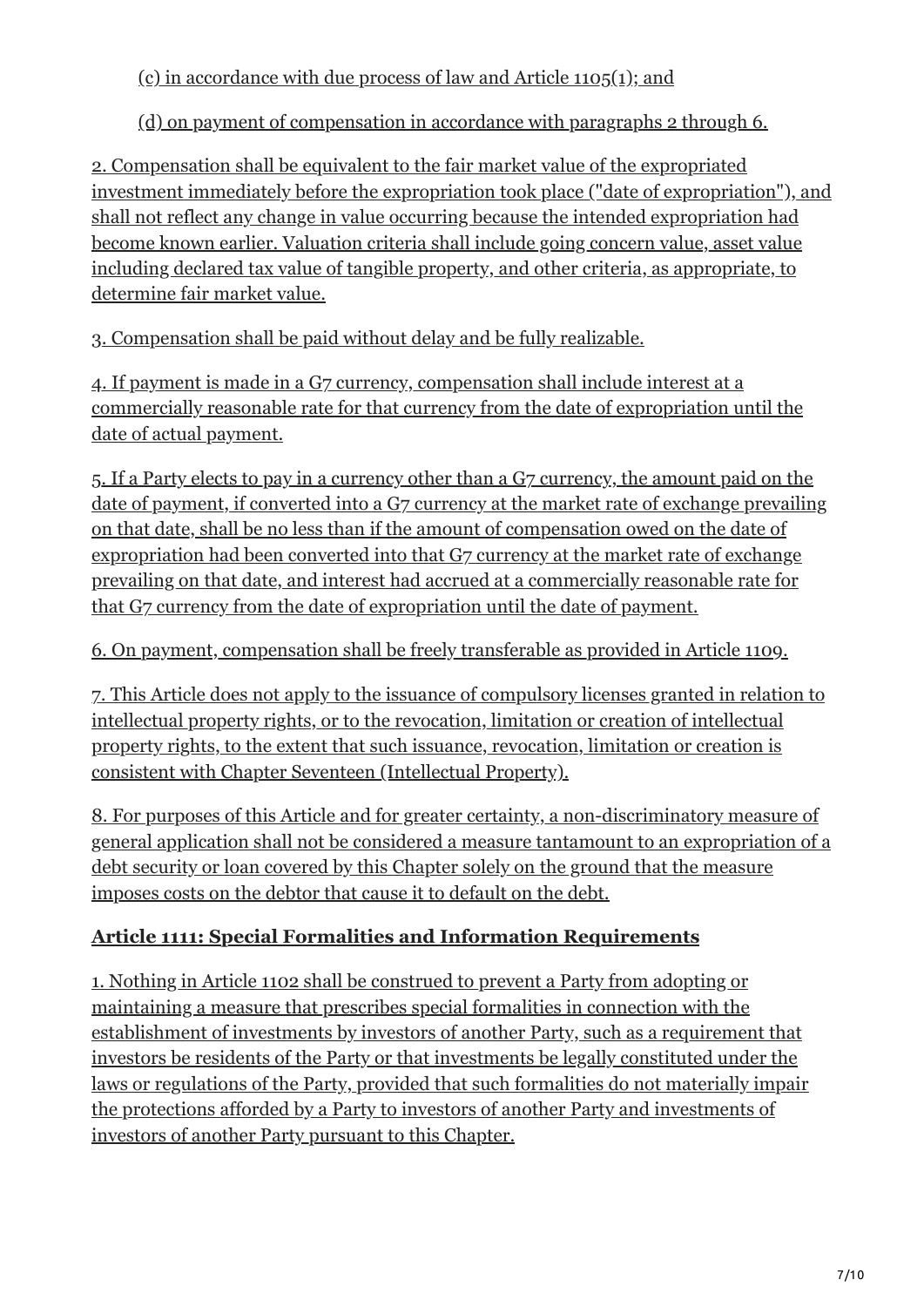2. Notwithstanding Articles 1102 or 1103, a Party may require an investor of another Party, or its investment in its territory, to provide routine information concerning that investment solely for informational or statistical purposes. The Party shall protect such business information that is confidential from any disclosure that would prejudice the competitive position of the investor or the investment. Nothing in this paragraph shall be construed to prevent a Party from otherwise obtaining or disclosing information in connection with the equitable and good faith application of its law.

## **Article 1112: Relation to Other Chapters**

1. In the event of any inconsistency between this Chapter and another Chapter, the other Chapter shall prevail to the extent of the inconsistency.

2. A requirement by a Party that a service provider of another Party post a bond or other form of financial security as a condition of providing a service into its territory does not of itself make this Chapter applicable to the provision of that crossborder service. This Chapter applies to that Party's treatment of the posted bond or financial security.

# **Article 1113: Denial of Benefits**

1. A Party may deny the benefits of this Chapter to an investor of another Party that is an enterprise of such Party and to investments of such investor if investors of a non-Party own or control the enterprise and the denying Party:

(a) does not maintain diplomatic relations with the non-Party; or

(b) adopts or maintains measures with respect to the non-Party that prohibit transactions with the enterprise or that would be violated or circumvented if the benefits of this Chapter were accorded to the enterprise or to its investments.

2. Subject to prior notification and consultation in accordance with Articles 1803 (Notification and Provision of Information) and 2006 (Consultations), a Party may deny the benefits of this Chapter to an investor of another Party that is an enterprise of such Party and to investments of such investors if investors of a non-Party own or control the enterprise and the enterprise has no substantial business activities in the territory of the Party under whose law it is constituted or organized.

## **Article 1114: Environmental Measures**

1. Nothing in this Chapter shall be construed to prevent a Party from adopting, maintaining or enforcing any measure otherwise consistent with this Chapter that it considers appropriate to ensure that investment activity in its territory is undertaken in a manner sensitive to environmental concerns.

2. The Parties recognize that it is inappropriate to encourage investment by relaxing domestic health, safety or environmental measures. Accordingly, a Party should not waive or otherwise derogate from, or offer to waive or otherwise derogate from, such measures as an encouragement for the establishment, acquisition, expansion or retention in its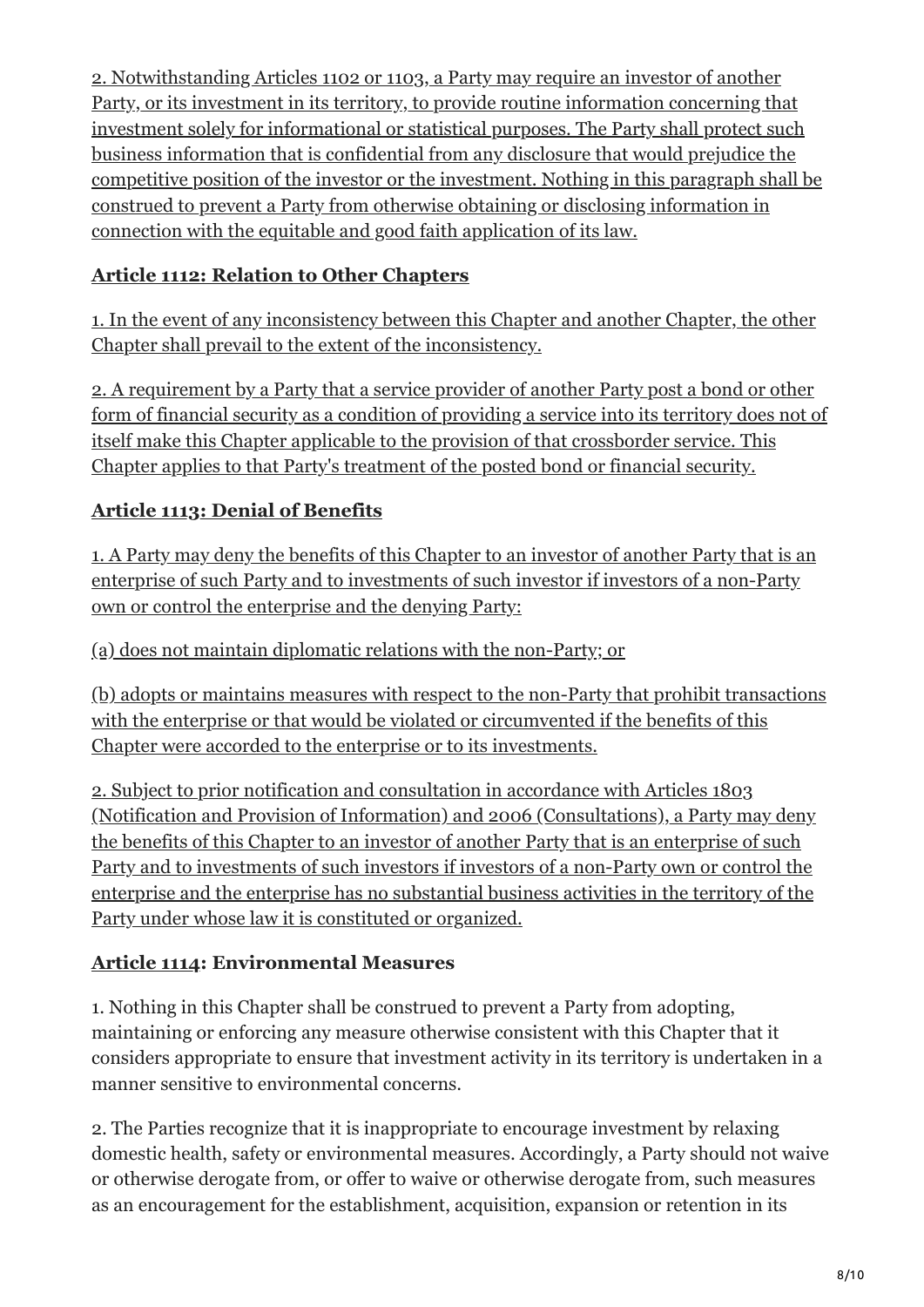territory of an investment of an investor. If a Party considers that another Party has offered such an encouragement, it may request consultations with the other Party and the two Parties shall consult with a view to avoiding any such encouragement.

#### **Section B Settlement of Disputes between a Party and an Investor of Another Party**

#### **Article 1115: Purpose**

Without prejudice to the rights and obligations of the Parties under Chapter Twenty (Institutional Arrangements and Dispute Settlement Procedures), this Section establishes a mechanism for the settlement of investment disputes that assures both equal treatment among investors of the Parties in accordance with the principle of international reciprocity and due process before an impartial tribunal.

#### **Article 1116: Claim by an Investor of a Party on Its Own Behalf**

1. An investor of a Party may submit to arbitration under this Section a claim that another Party has breached an obligation under:

(a) Section A or Article 1503(2) (State Enterprises), or

(b) Article 1502(3)(a) (Monopolies and State Enterprises) where the monopoly has acted in a manner inconsistent with the Party's obligations under Section A,

and that the investor has incurred loss or damage by reason of, or arising out of, that breach.

2. An investor may not make a claim if more than three years have elapsed from the date on which the investor first acquired, or should have first acquired, knowledge of the alleged breach and knowledge that the investor has incurred loss or damage.

#### **Article 1117: Claim by an Investor of a Party on Behalf of an Enterprise**

1. An investor of a Party, on behalf of an enterprise of another Party that is a juridical person that the investor owns or controls directly or indirectly, may submit to arbitration under this Section a claim that the other Party has breached an obligation under:

(a) Section A or Article 1503(2) (State Enterprises), or

(b) Article 1502(3)(a) (Monopolies and State Enterprises) where the monopoly has acted in a manner inconsistent with the Party's obligations under Section A, and that the enterprise has incurred loss or damage by reason of, or arising out of, that breach.

2. An investor may not make a claim on behalf of an enterprise described in paragraph 1 if more than three years have elapsed from the date on which the enterprise first acquired, or should have first acquired, knowledge of the alleged breach and knowledge that the enterprise has incurred loss or damage.